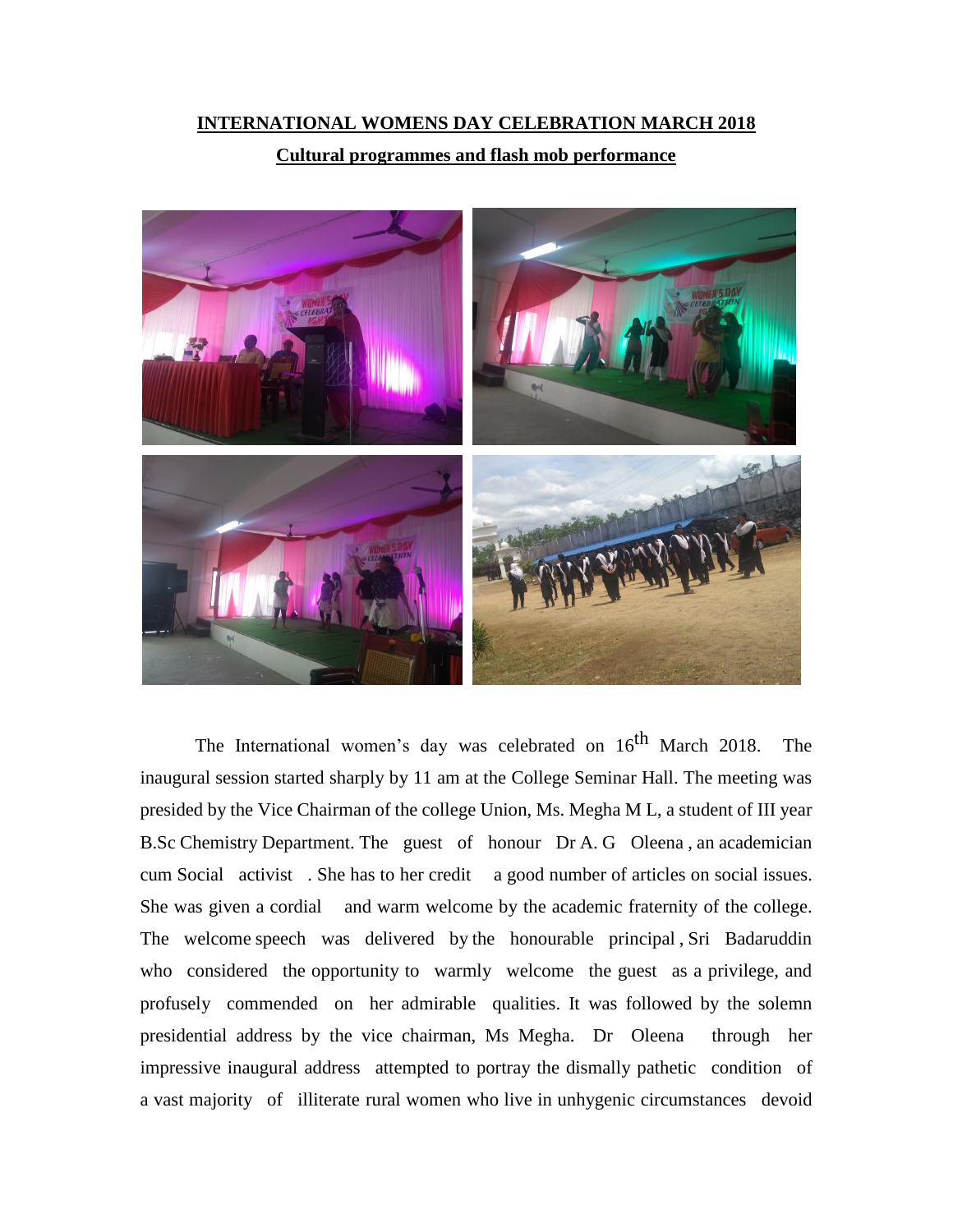of any sort of freedom, especially in many of the Northern states of our country. She also delivered on the gradual evolution of the Womens' movement in our state of Kerala, slowly but steadily, by reciting of the inspiring story of the "Chakki Pennu" enthralled and invigorated the audience. The HO D of the Malayalam Department Dr M.S Noufal with his words of wisdom and and Sri Hashim of Commerce department with his subdued witticism elated the spectators. Ms Subha , a petite student of II year Bcom, casted the formal vote of thanks with decorum .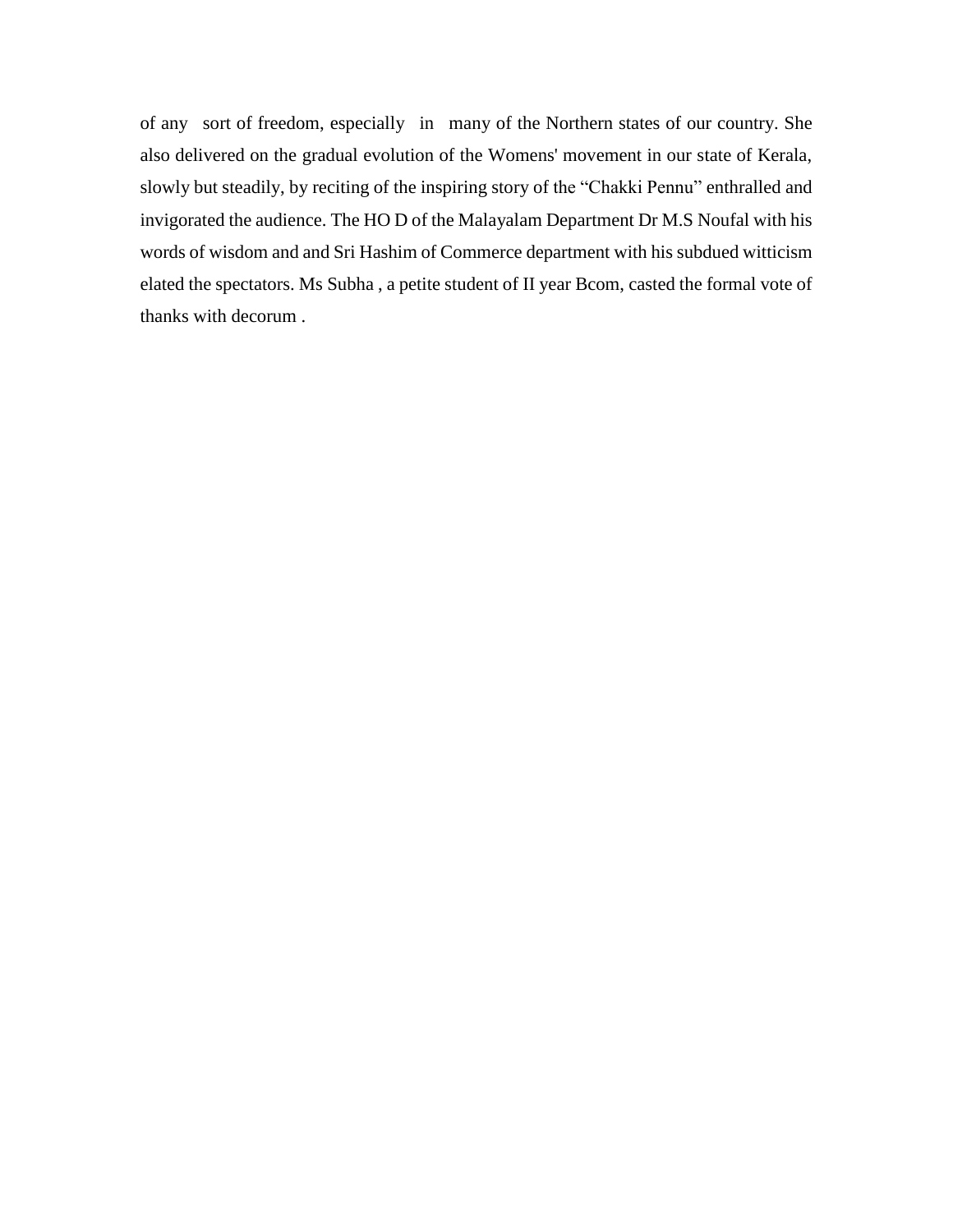## **Women's Study Unit (WSU) Activities Report 2018-19**

A large group of enterprising and dynamic students joining for Women's Studies during the academic year with a revived interest in the contemporary events especially from the B.Com Co-operation Course , instilled inspiration in the teacher-Co-ordinator to make them think out of the box, so as to give wings to their inspired minds and persuade them to be self-motivated. Therefore, the zestful Commerce students of were asked do a brief research on the Women entrepreneurs, Administrators, Women CEO's and Women Managers in various fields related to business & commerce. They were then asked to finally select the most successful women entrepreneurs from a specific area and write a dissertation or treatise on them. They have to collect the person's biographical details with an evaluation of their life and career. The personal and professional challenges they faced, how they overcame them successfully, their achievements  $\&$  success with career graphs, other than a general introduction to the particular sector. For Eg: Women and Banking sector.

- 1. Alfa Hussain
- 2. Shajana Basheer
- 3. Lubina Latheef
- 4. Saha
- 5. Nasiya
- 6. Sara Salim
- 7. Sruthy Mohandas
- 8. Rahna
- 9. Arya
- 10. Ajmi

 The vivaciously vibrant girls of the Travel & Tourism course were asked to focus on their emerging field of Travel & Aviation sector, Tourism and Hospitality industry, and select successful women entrepreneurs in a specific area related to these for their topic of study. The young girls were assigned to select an area of choice as their area of research, not only with a vision of invigorating them to the scope and potential of the tourism entrepreneurship ventures, but also to trigger and stimulate their innovative minds to foster an academic interest for development in this most promising sustainable industry of the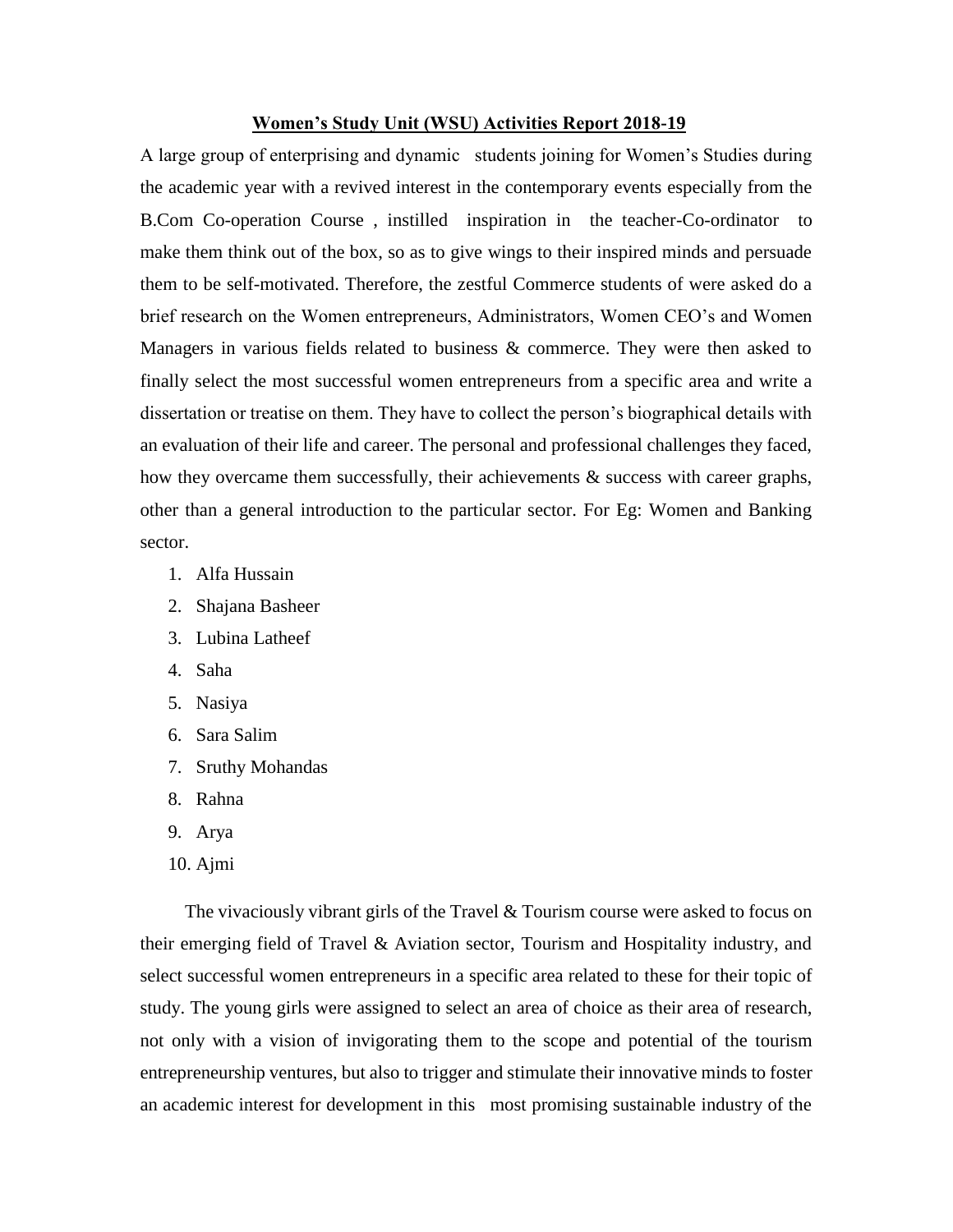future, by kindling their research skills. Each student was asked to select a woman entrepreneur who achieved success in the travel related industry by resisting the bias and stigma associated with it, which hindered women initially to into the field, especially into the hotels of the hospitality sector. The name of the enlisted students from TTM Course are as mentioned below:

- 1. Amina.S
- 2. Ayisha.A.N
- 3. Fathima Basheer
- 4. Fathima.S
- 5. Shereena.N.S

Gender gap in science is an enigma or mystery which baffles the academia for a considerable time. According to many statistics and data there is huge gender gap in the field of science and technology. (Only 14%, women is the where as the global average is 28.4% in the field of Science is a proof to hypothise Science is considered generally as a male profession. (In IIT only 10% are women and merely 5% Science fellowships are awarded to women in India.)

To identify the qualitative factors that pull back women from STEM even in this millennium and seek solutions to bring parity is the need of the hour in this digital-era that shows a surge of interest everywhere in developing scientific technology. Therefore, the ingenious girls of B.Sc Chemistry belonging to the group were assigned with the mission of attempting to solve this enigma. They were first instructed to do a literature survey of eminent women scientists of international acclaim, along with their Indian counterparts. This was to inspire them immensely, lest they might be dispirited by the demotivating nature of the task assigned to them. Then they were made to select diverse areas pertaining to the different fields of Science, and trace the reasons and factors that leads to the under representation of women scientists compared to male scientists, and that deter them so much from pursuing promising careers in science. It is believed that there is a lack of women in academia related to Science Technology. Do the severe strain involved or the potential challenges or any other difficulties faced by women scientists hinder them in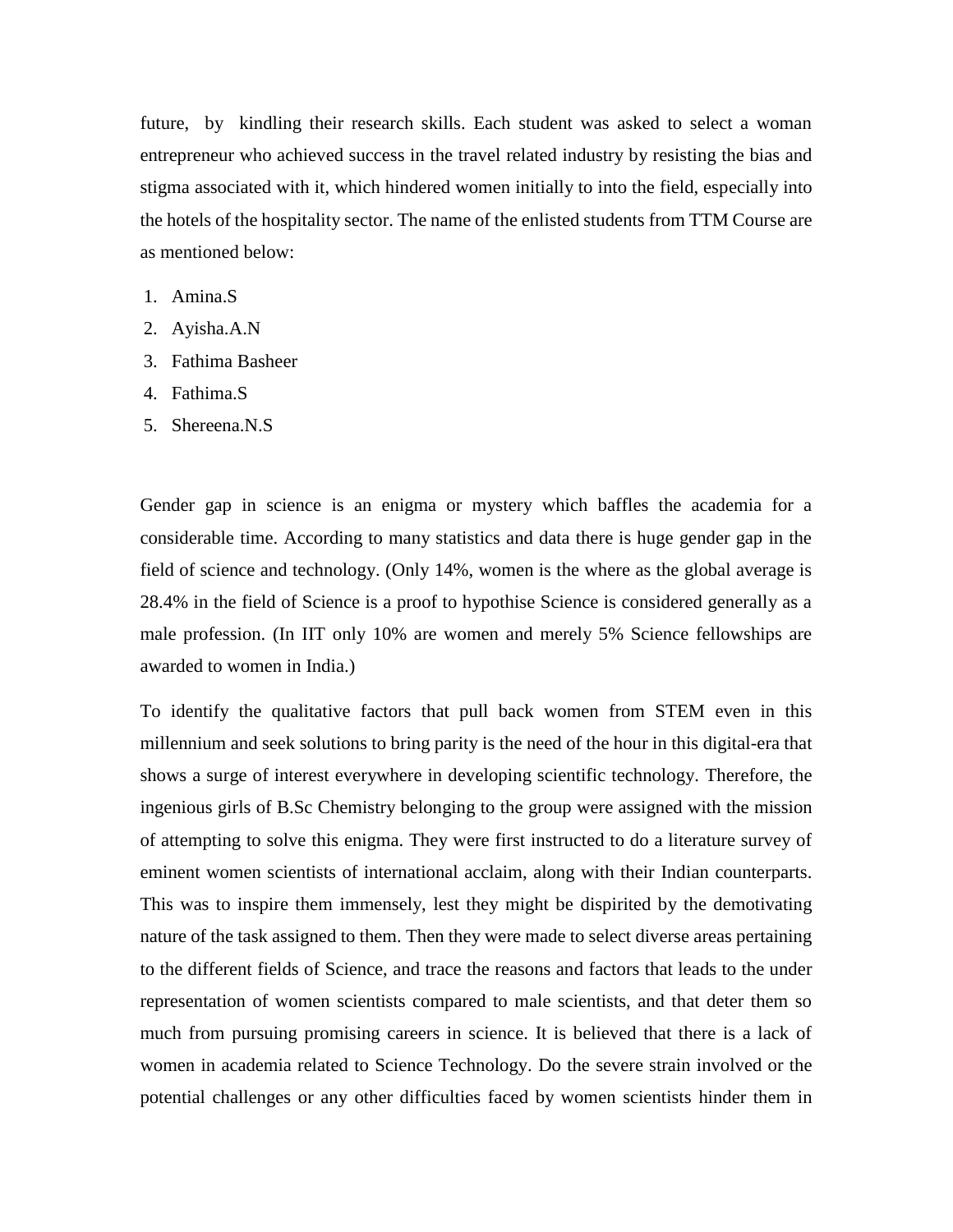preferring and pursuing the male-dominated domain of science? They were asked to focus on identifying the impediments, barriers and issues faced by most women scientists driven by societal gender stereotypes, especially in technical and IT fields. There are less opportunities and more impediments to balance their work-home paradigm as the field demands consistent commitment without flexibility that are deterring many capable women from investing on careers in Science. Hence, with the noble view of changing and challenging this perspective, to improve the status of women in science and to instill passion in the young science students to break this barrier, they were asked to trace the life stories and career path of women scientists who emerged successful from the nation, especially from their state. Some women had successfully broken the myths and barriers to engrave their names in the myriad fields of Science. Are there any road blocks to success which steer women away from a scientific career or from pursuing their passion for science? Does gender matters in Science? These are some of the issues that need to be traced and corrected.

## **'Her Story' in 'HIS' STORY**

There are lot of gaps in history books which needs to be filled for getting a complete picture of our past. One such gap is the role played by women which is left unsaid in almost all books of history. It is the duty of all students of history to contribute their part to complete these gaps by their own research. One such area is the life and social history of the socially invisible women, especially of those belonging to the Muslim Community. As young students of Islamic History too they are obliged to contribute to this specific area so as to fill the gaps and lending a sense of completeness to our books of history, as well as contributing to the knowledge domain.

As the particular information was lacking in the printed books on history the students were asked to do research through the mode of oral history by documenting personal experiences of their older generations by gathering information from people personally , through anecdotes, to understand and recreate the past and record it for the future generation. It is an attempt to recreate women's life, customs, leisure, time activities , food habits, ceremonies and celebrations ,dressing style and ornaments, lifestyle , modes of communication, literary taste, reading habits, means of entertainment, (music, dance, etc)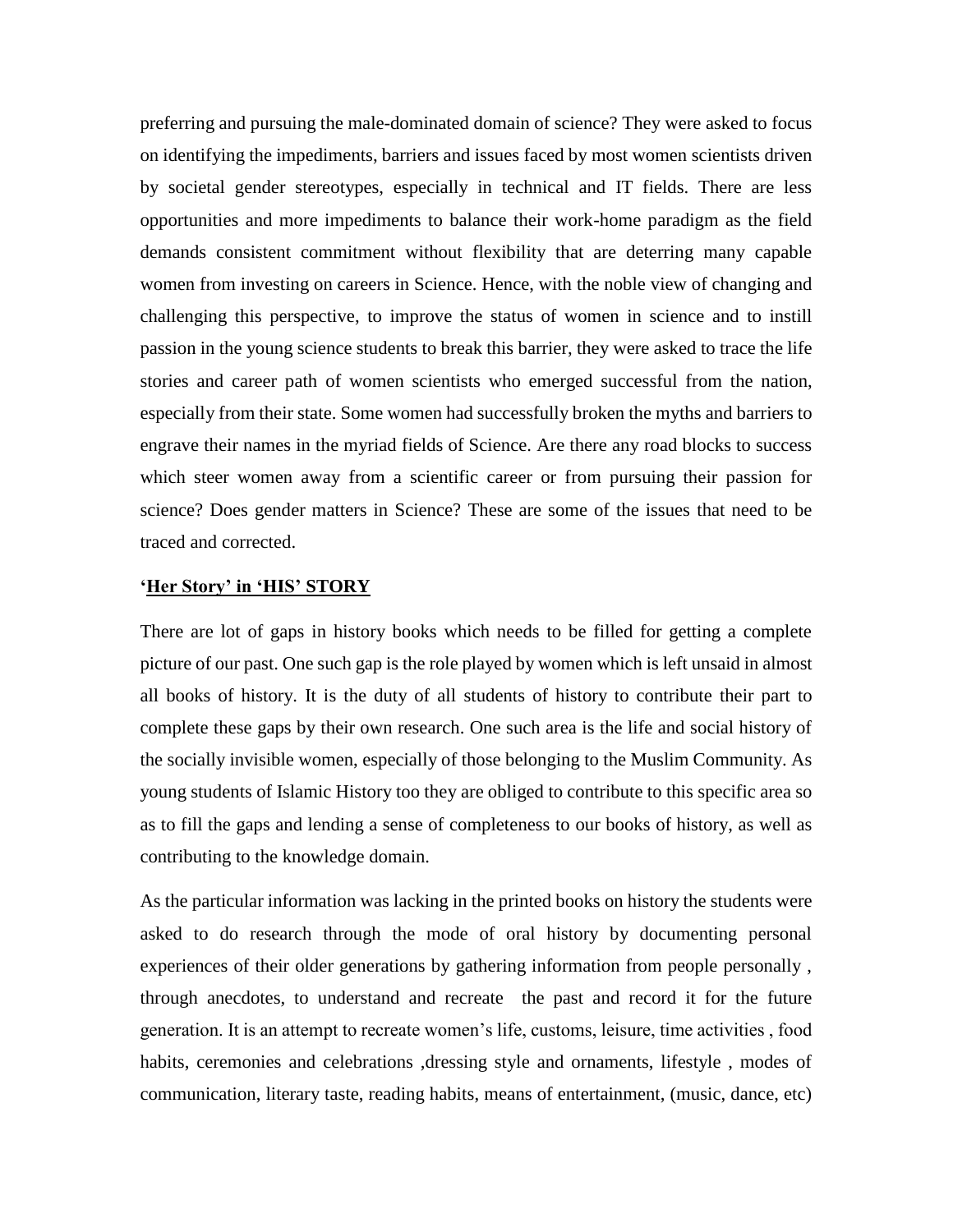in the last century. Each student, after splitting them into small groups, was assigned a specific topic in these areas so as to cover all the aspects of their social life comprehensively. The final output when completed successfully as proposed would be an original contribution to our history to the present and future generations, as it intended to be published as book.

The students were provided guidance in each stage asked to conduct a background study of the age before starting the research to prepare an appropriate and probing questionnaire. They were also instructed to properly document the source of information.

The student of each class diligently completed the research and successfully compiled their research Material for their prospective books titled as cited below:

BA: An Oral history of Muslim Women's Social life during the Early Half of 20<sup>th</sup> Century B.Sc: Women in Science, Technology & Scientific Research: Problems and Prospects B.Com: Women Administrators & Managers & CEO's: Success Stories

TTM: Women Entrepreneurs Who Overcame Challenges in the Sphere of Travel and Tourism.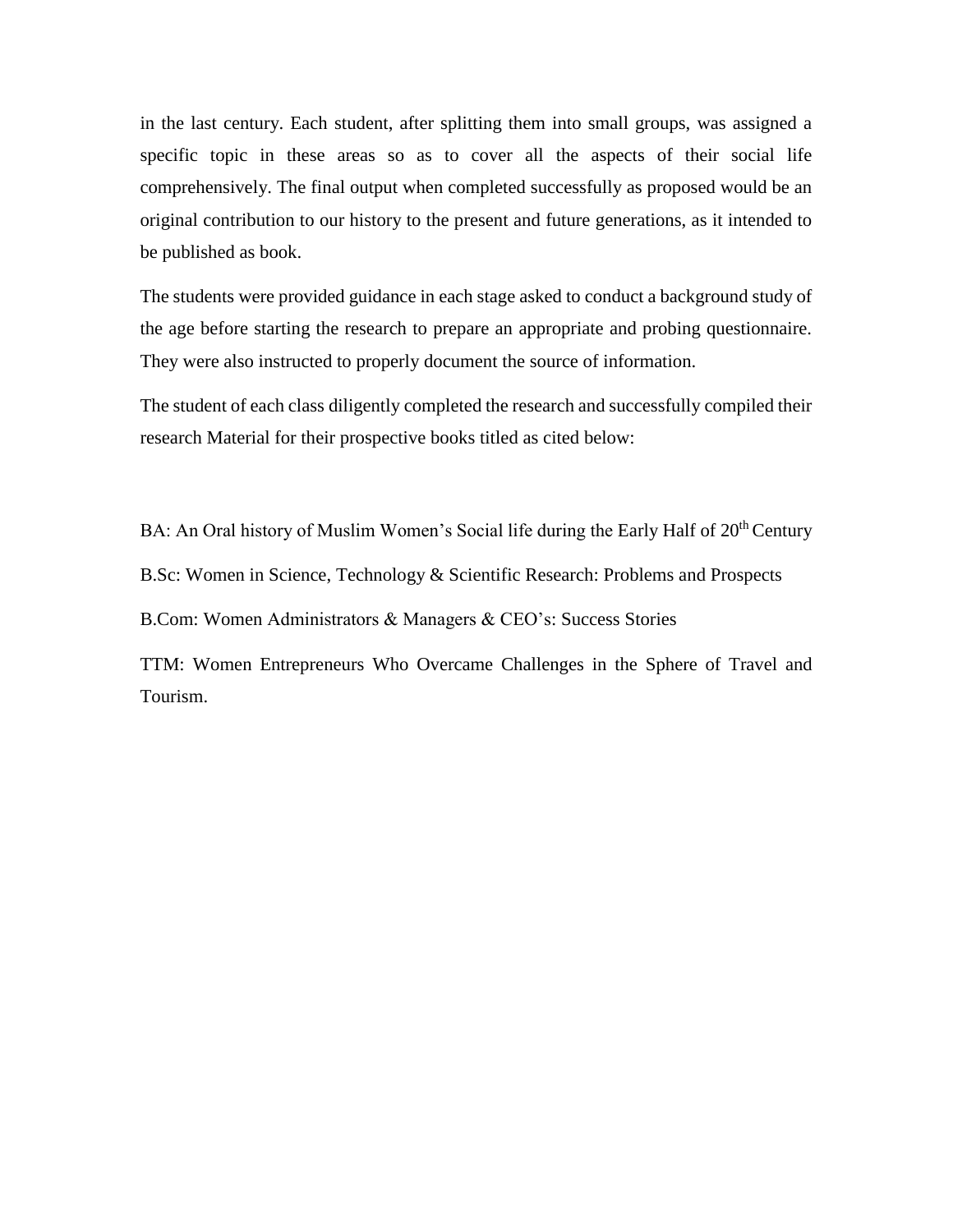**International Women's Day Celebration (19.03.2019)**